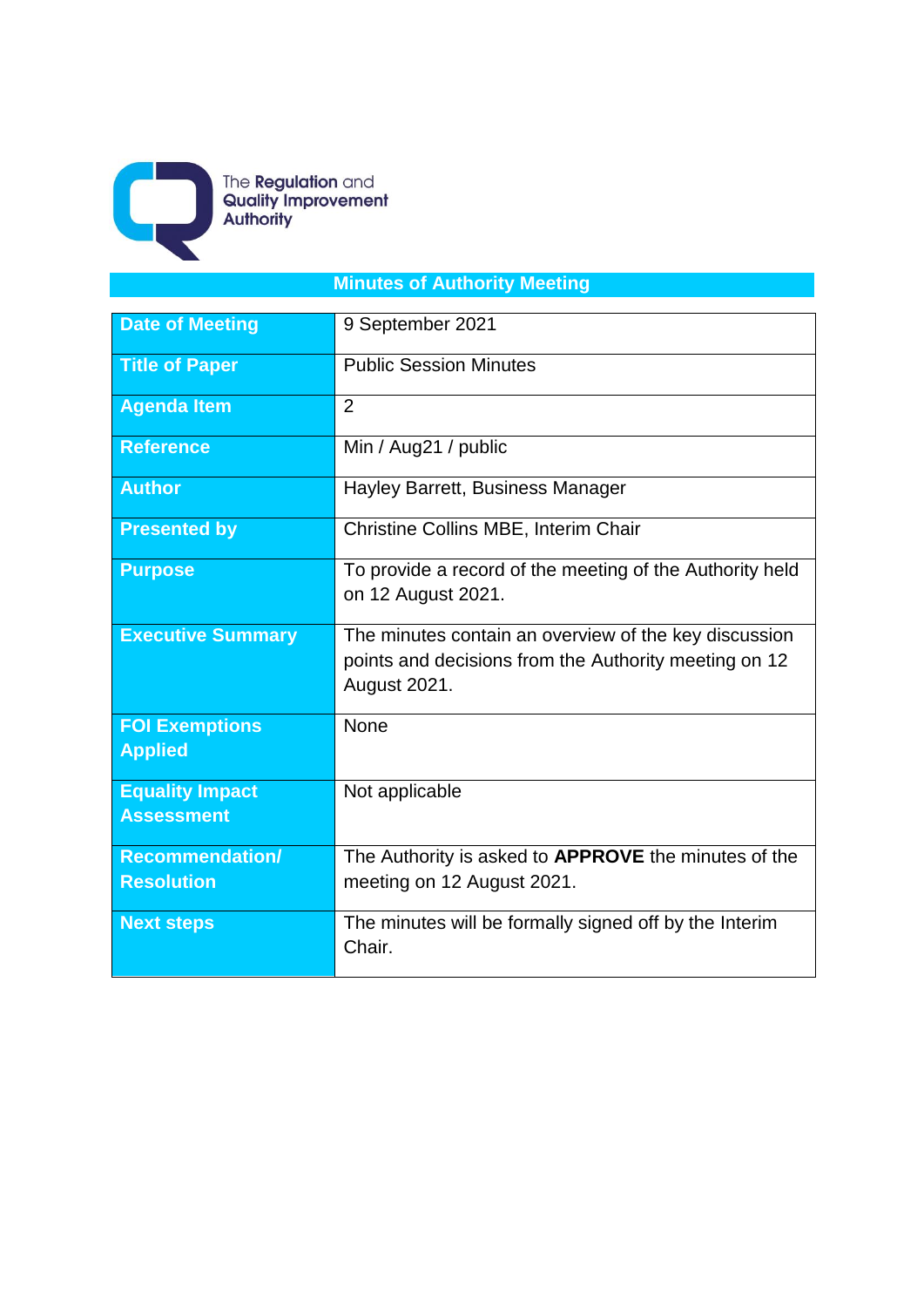

## **PUBLIC SESSION MINUTES**

| <b>RQIA Authority Meeting</b><br>Via Zoom<br>Thursday 12 August 2021, 5.38pm |                                           |  |  |
|------------------------------------------------------------------------------|-------------------------------------------|--|--|
| <b>Present</b>                                                               | <b>RQIA Staff in attendance</b>           |  |  |
| <b>Christine Collins MBE (Interim Chair)</b>                                 | Briege Donaghy (Chief Executive) (BD)     |  |  |
| (CC)                                                                         | Emer Hopkins (Acting Director of          |  |  |
| Neil Bodger (NB)                                                             | Improvement) (EH)                         |  |  |
| Bronagh Scott (BS)                                                           | Karen Harvey (Professional Advisor        |  |  |
| Jacqui McGarvey (JMcG)                                                       | Social Work / Project Lead for            |  |  |
| Suzanne Rice (SR)                                                            | Assurance) (KH)                           |  |  |
|                                                                              | <b>Francis Rice (Professional Advisor</b> |  |  |
| <b>Apologies:</b>                                                            | Nursing) (FR)                             |  |  |
| Alan Hunter (AH)                                                             | Jacqui Murphy (Acting Head of             |  |  |
| Prof. Stuart Elborn (SE)                                                     | <b>Business Support Unit) (JM)</b>        |  |  |
| Lynn Long (LL)                                                               | <b>Malachy Finnegan (Communications</b>   |  |  |
|                                                                              | Manager) (MF)                             |  |  |
|                                                                              | Julie-Ann Walkden, Deputy Director of     |  |  |
|                                                                              | Assurance (JAW)                           |  |  |
|                                                                              | Hayley Barrett (Business Manager)         |  |  |
|                                                                              | (HB)                                      |  |  |
|                                                                              |                                           |  |  |

## **1.0 Agenda Item 1 - Welcome and Apologies**

- 1.1 The meeting commenced at 5.38pm.
- 1.2 CC welcomed all Authority Members and RQIA staff to this meeting. Apologies were noted from AH, SE and LL.

### **2.0 Agenda Item 2 – Minutes of the meeting of the Authority held on 8 July 2021 and matters arising**

- 2.1 The Authority Members **APPROVED** the Minutes of the meeting held on 8 July 2021.
- 2.2 The Authority Members noted that there were no matters arising.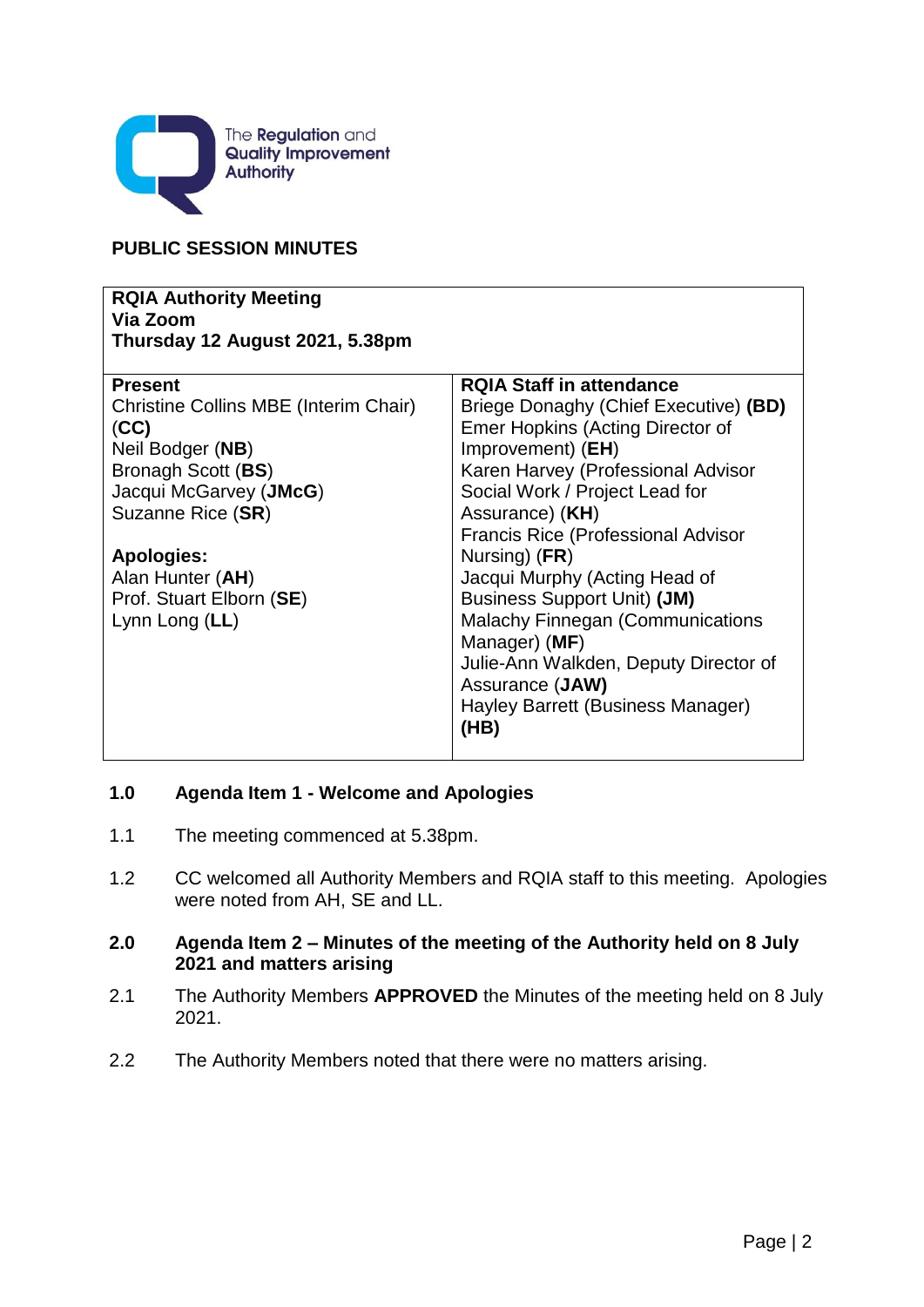### **3.0 Agenda Item 3 - Declaration of Interests**

- 3.1 CC asked Authority members if, following consideration of the agenda items, any interests were required to be declared in line with Standing Orders.
- 3.2 CC declared an interest due to her position as Chair of the Patient Client Council (PCC), however, DoH has confirmed that the position is time bound and that it is actively seeking to recruit a Chair. CC would recuse herself from dealing with any matters which she considers would constitute a conflict of interest in relation to her respective role as Chair of the PCC.
- 3.3 BS advised that she is an Associate with the HSC Leadership Centre and is currently seconded to DoH, via HSC Leadership Centre, to advise on COVID surge planning. If any areas arise that cause a conflict she will excuse herself.
- 3.4 JMcG advised that she is a member of the NI Social Care Council (NISCC) Board and an Associate with the HSC Leadership Centre, currently involved in the Adolescent Forensic Service.

#### **4.0 Agenda Item 4 – Members Activity Report**

4.1 Authority Members **NOTED** the Members Activity Report.

#### **5.0 Agenda Item 5 – Performance Activity Report (PAR): Quarter 1, 2021/2022**

- 5.1 JM presented the Performance Activity Report (PAR): Quarter 1, 2021/2022 and advised that the report is continually being improved following feedback from Authority Members. JM noted that progress relating to the Management Plan is included on pages 35-42.
- 5.2 In relation to Mandatory Training, JM highlighted a number of technical issues with the Mandatory Training system following the fire, and courses becoming available again in June 2021. JM advised that RQIA has discovered a number of anomalies with the data and a data cleansing exercise is ongoing. KPI's in respect of Complaints, Media and Staff Absence have been met.
- 5.3 JAW provided an update relating to registration activity, advising of the volume of work and types of registration required, which related to manager applications, manager absences and new services. JAW noted that all cases do not have the same complexities. JAW advised that there is a significant delay in a number of registration activities and an improvement project is included within the Management Plan. Commitments through the Winter Pressures Plan will result in additional staff to help address the delays.
- 5.4 CC noted a concern due to the delays and the volume of work required to be completed. KH added that there is a plan to address the delayed cases, with the allocation of additional non-recurrent funding , policies and procedures being reviewed and updated, and training being provided. KH noted that this is on the RQIA Principal Risk Document.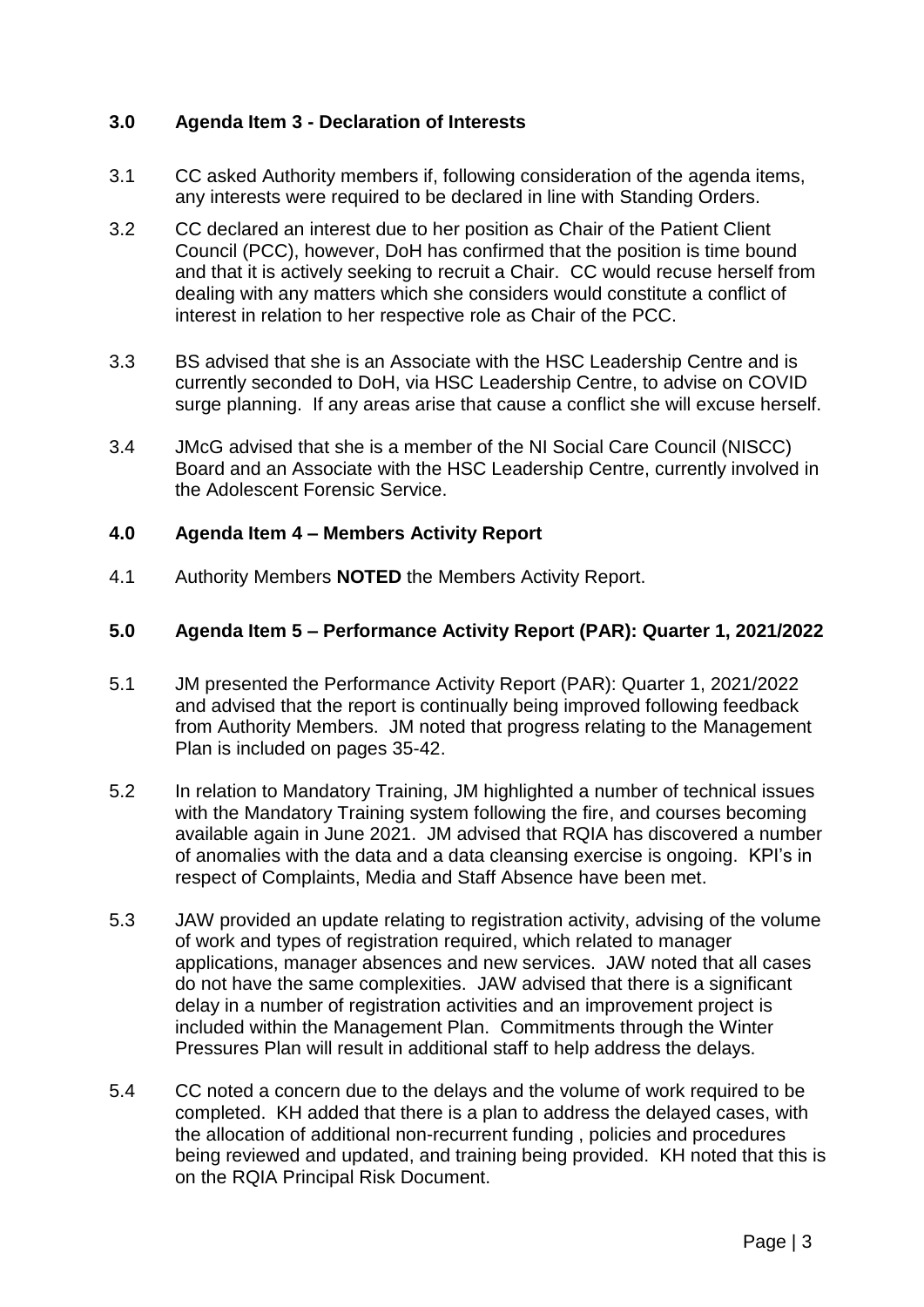- 5.5 CC expressed concern that customers must be demoralised from the service that they are receiving from RQIA; and staff also feel under pressure from not being able to clear the backlog. JAW advised that she understood the concerns relating to this high level data, however provided assurances that this is monitored on a daily basis with key areas of focus to be addressed. A Project Board, chaired by the Chief Executive, will meet regularly to review progress of the actions to reduce the delays.
- 5.6 Authority Members discussed the fees relating to registered establishments and asked what the basis of the charging regime is; and if RQIA was charging enough to recover costs.. BD said that consideration of this could be taken forward as part of the Project Board and will need engagement with Sponsor Branch. CC asked that a monthly report relating to the delayed cases of registration activity is presented to the Authority Board.

#### **5.7 Resolved Actions (235) Monthly report on delayed registration activity to be presented to Authority Meetings.**

5.8 JMcG commented that if the Authority Board had a better understanding of Registration Activity and Processes they would be able to provide more support. CC asked that a seminar on Registration is arranged for Authority Members.

#### 5.9 **Resolved Action (236) Seminar on Registration Activity to be arranged for Authority Members.**

- 5.10 KH highlighted that the KPI relating to Out of Hours Inspections within the Assurance Directorate has been exceeded during Quarter 1. KH noted that there is ongoing engagement with COPNI in relation to an intelligence / risk based approach to inspection.
- 5.11 EH explained that, within the Improvement Directorate, that a lot of work has been diverted to Kingsbridge Private Hospital, Intensive Care Unit registration. In additional, the CQC have been providing expert assistance. This is costly, CC noted that this raises again the issue of whether fees are currently set at the appropriate level; and asked for this to be considered as an approach to the Department might be required. EH advised that, during Quarter 1 there were no inspections to Independent Hospitals due to sickness within the team, however, a mitigation plan is being developed.
- 5.12 JMcG queried if there was a plan in place to address the under delivery in inspections against targets. KH advised that a number of the teams are working with a number of vacancies while staff are being taken off waiting lists; and bank staff is depleted. This reflected the overall pressure on staff throughout the system.
- 5.13 BS noted an increase in Serious Adverse Incidents (SAIs) and queried if this related to good governance or issues within the services. EH advised that these can fluctuate on a monthly basis so it is difficult to comment on the reasons. EH advised that a number of improvements are being taken forward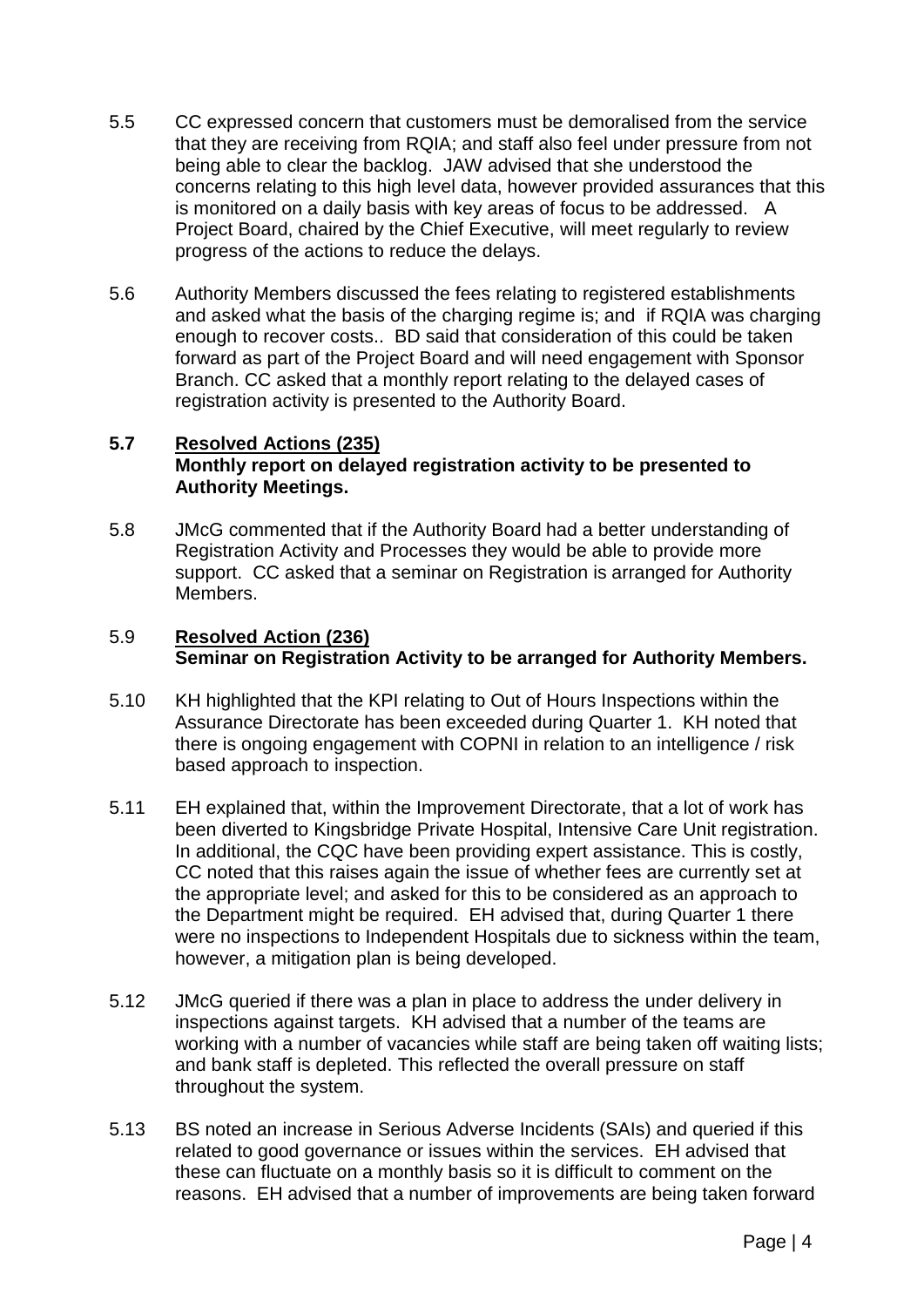across the system relating to SAIs by the HSC Board.

- 5.14 NB queried if there was an overspill from Enforcement Decision Making (EDM) meetings and other enforcement meetings. EH advised that there could be duplicated services. KH added that there have been fewer EDMs due to early intervention with providers.
- 5.15 BD said that the PAR is beginning to show the value which enables us to reflect on performance and link the issues to risks and investment planning. BD noted a number of challenges for the organisation relating to the Nicholl Report, Governance Arrangements and the Partnership Agreement with DoH. BD expressed concerns in relation to the organisation's capacity to delivery against all our required responsibilities and that part of our winter planning is connected to seeing what we can do to increase capacity, even if some of that may be short term. Connecting PAR and our risk management is also critical.
- 5.16 CC noted the importance of understanding the pressures affecting the capacity within RQIA. CC thanked all staff involved for the comprehensive report and noted its usefulness for Authority Members.
- 5.17 Authority members **APPROVED** the Performance Activity Report (PAR): Quarter 1, 2021/202.

#### **6.0 Agenda Item 6 – Finance Performance Report (Month 3)**

- 6.1 Due to timetabling constraints, Agenda Item 6 was discussed at the beginning 2.10 pm) of the Business in Confidence session of the Authority meeting.
- 6.2 At this point, Lesley Mitchell (LM) joined the meeting (2.10pm).
- 6.3 LM advised that, at the workshop on 3 June 2021, the 2021/2022 Financial Plan was presented to outline how RQIA planned to breakeven at year end. LM noted a deficit of £4K at year-end within the 2021/2022 Financial Plan.
- 6.4 LM informed Members that the projected £91K deficit, due to an increase in the Business Services Organisation (BSO) SLA charge, was indeed an error on the BSO's part and has been rectified.
- 6.5 LM advised that there has been an increase in income to £677K which includes additional RRL of £227K for the Deceased Patients Review, £70K for a new inspector position for the children's team and administrative support, and £154K assumed pay award funding.
- 6.6 LM noted that the income of annual fees is increased to date by £25K. LM advised that at the end of Month 3 there is a £199K surplus and a year-end breakeven position of £4K.
- 6.7 JMcG thanked LM for the report advising that it is showing a clear position at Month 3. CC added that there is now the ability to notify trends.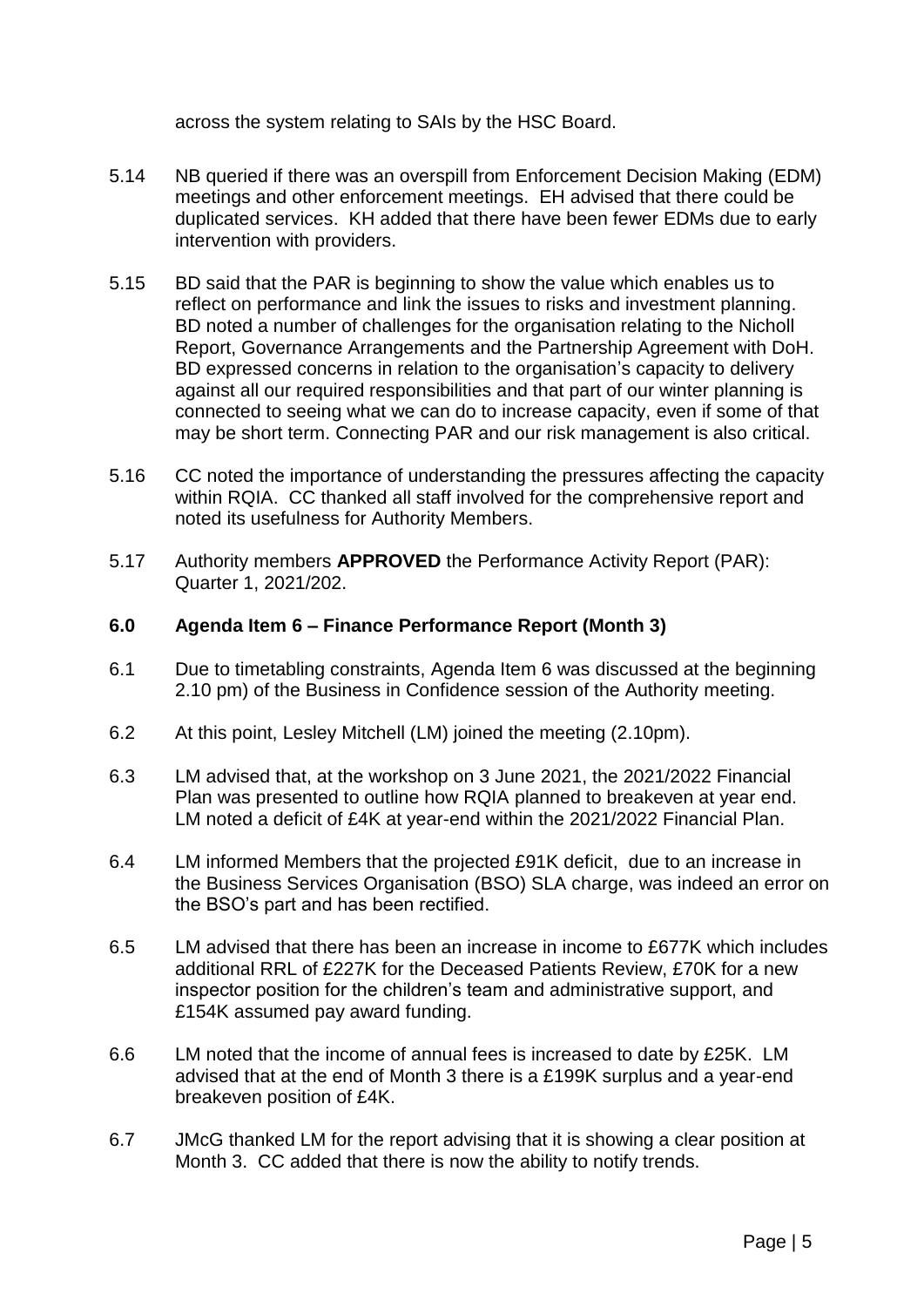- 6.8 NB queried if RQIA sets the fees for establishments. JAW advised that the fees are set out in legislation. NB noted an increase in manager fees. JAW advised that manager fee income is one of the largest elements of additional income for RQIA.
- 6.9 NB asked for a breakdown of all BSO SLA costs by area. JM confirmed that she would send this to all Authority Members.

#### 6.10 **Resolved Action (237) JM to forward a breakdown of SLA costs by area to Authority Members.**

- 6.11 BD advised that RQIA has an in-year spending plan and that a process has been introduced to put forward proposals for in-year spending on a nonrecurrent basis. BD advised that, to date, there has been an approval of £100K non-recurrent expenditure.
- 6.12 Authority members **NOTED** the Finance Performance Report (Month 3).
- 6.13 At this point, LM left the meeting (2.45pm).

#### **7.0 Agenda Item 7 – Audit and Risk Assurance Committee Update**

- 7.1 NB, Chair of the Audit and Risk Assurance Committee, presented the minutes of the Audit and Risk Assurance Committee of 24 June 2021 for information.
- 7.2 Authority members **NOTED** the Audit and Risk Assurance Committee Update.

#### **8.0 Agenda Item 8 - Part II / SOADs Panel Update**

8.1 This item was deferred to the next meeting of the Authority on 9 September 2021.

#### **9.0 Agenda Item 9 – Chief Executive's Update**

- **• Ethical Advisory Group Terms of Reference**
- 9.1 EH presented the Ethical Advisory Group's Terms of Reference advising that it is an ethical framework outlining the ethical principles underpinning the Deceased patients Review's work.. EH advised that she would like to ensure that the Authority are able to hold the work of the review Team to account against a firm ethical basis..
- 9.2 CC thanked EH for this information, advising that there has been a lot of thought gone into the production of this framework. CC suggested writing to the Ethical Advisory Group thanking them for their work, and showcasing it through the RQIA website and other meetings.
- 9.3 Authority members **NOTED** the Chief Executive's Update.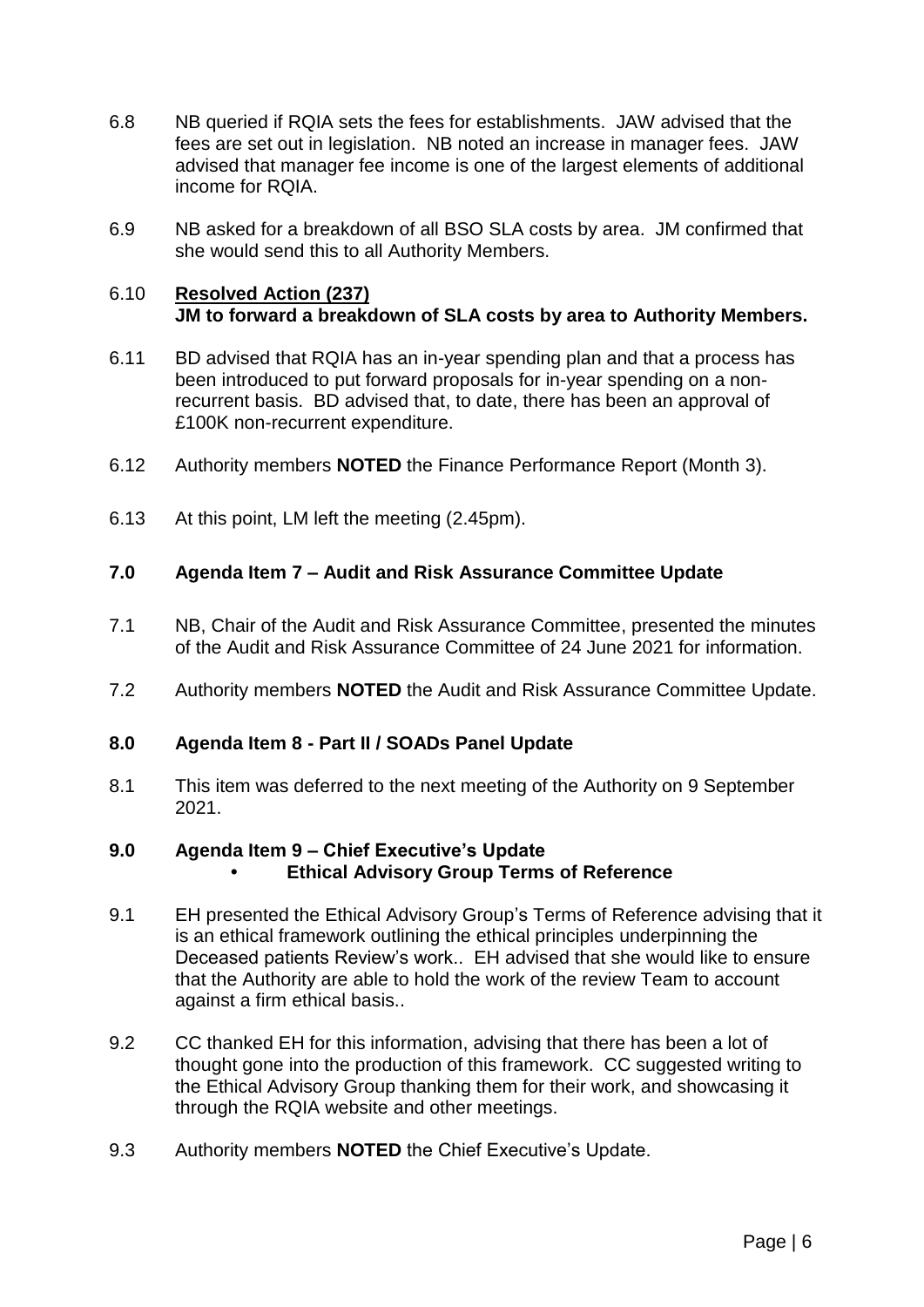## **10.0 Agenda Item 10 – Any Other Business**

10.1 As there was no other business, the Interim Chair brought the meeting to a close at 6.16pm.

**Date of next meeting: Thursday 9 September 2021**

Christine Collons

Signed

**Christine Collins MBE Interim Chair**

Date 9 September 2021